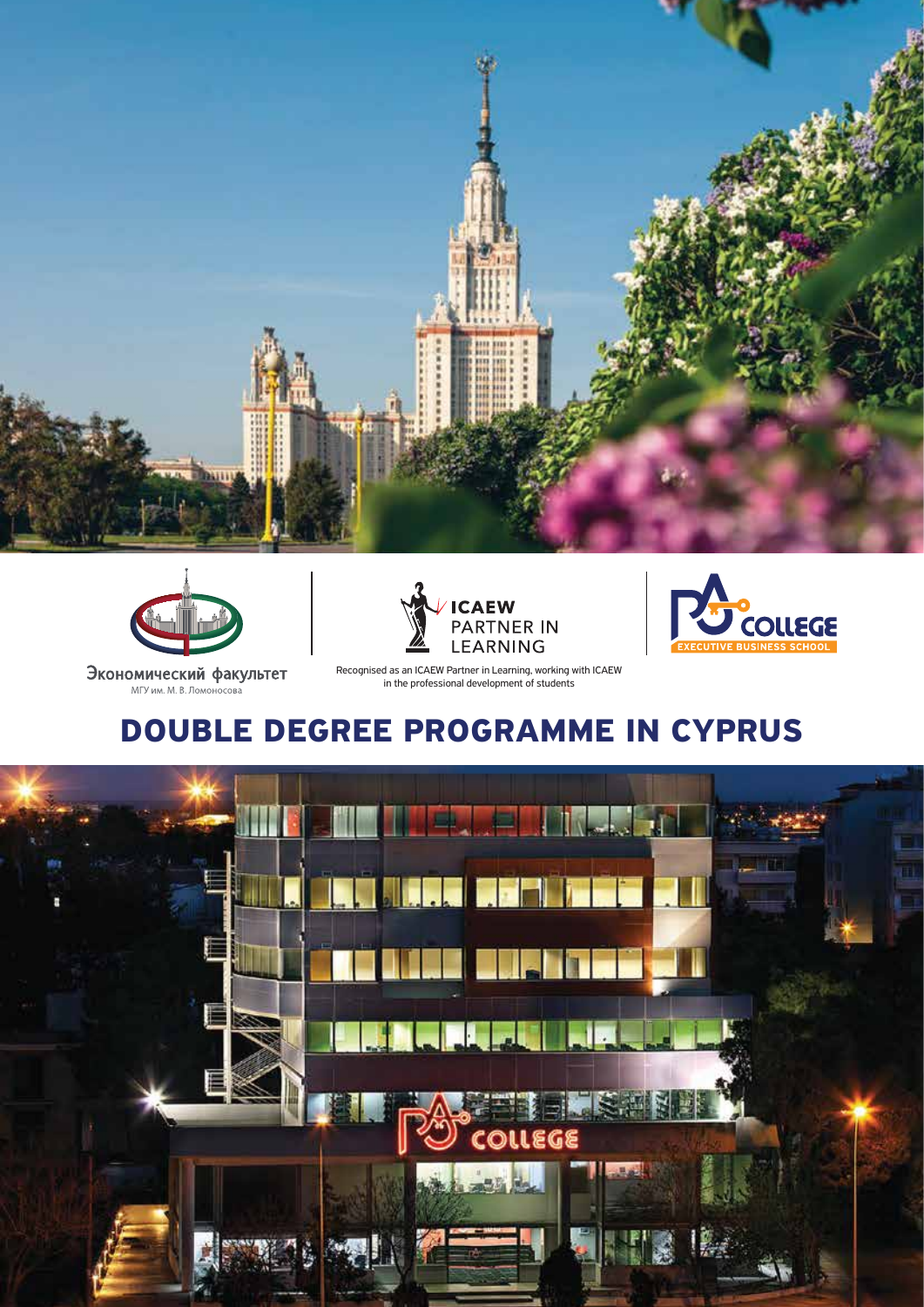- Eligible candidates will have to be registered with Lomonosov Moscow State University.
- Registered students will have to attend 2 years of study at Moscow State University (Bachelor of Science in Management Degree) and secure 120 European Credit Transfer System units (ECTS).
- Eligible students will be admitted as transfer students at P.A. College and register onto P.A. College's Bachelor of Arts in Business Administration Degree programme (specialisation Accounting & Finance) for the third and fourth years of the programme's study.
- Transfer students will have to attend and successfully complete all 24 modules of P.A. College's degree programme that correspond to the 12 ACA exemptions awarded by ICAEW to graduates of the specific programme.
- Participating students will return to Moscow State University by the 15<sup>th</sup> of May of their final year of studies at P.A. College in order to complete the requirements under the stipulations of the Bachelor of Science in Management Degree at Lomonosov Moscow State University.
- Participating students should return to Lomonosov Moscow State University after the completion of their studies at P.A. College to defend their Dissertation Thesis.
- Participating students should conform to all the requirements as per the stipulations of Cyprus and European Union laws and regulations.
- The total number of modules over the 2 years of study at P.A. College will be 24 and participating students will have to undertake all 24 modules. These modules correspond to 144 European Credit Transfer System units (ECTS).
- The deadline for application submissions is the 15<sup>th</sup> of June 2019. For applications, contact: Ms Ulianova at nfpk@econ.msu.ru or Mr Loizou at f.loizou@faculty.pacollege.ac.cy
- Bachelor of Science in Management awarded by the Economics Faculty at Lomonosov Moscow State University.
- Bachelor of Arts (Hons) in Business Administration (specialisation Accounting & Finance) awarded by P.A. College, which is accredited and recognised by the competent authorities in Cyprus, United Kingdom and all EU member countries.
- 12 exemptions out of the 15 modules required towards the renowned ACA qualification of the ICAEW.
- Eligibility to proceed with further studies at the Master's level in the United Kingdom at Universities with which P.A. College collaborates or any other University in the United Kingdom.
- Option to pursue an ACA trainee position with Accounting/Auditing employers in order to complete the remaining requirements of the ACA qualification; namely, the last three modules and the Technical Work Experience required.
- Exceptional skills and knowledge in the fields of Accounting, Audit & Assurance, Taxation and Financial Management.
- Completion of studies in an EU country.
- Completion of studies in a Common Wealth country that will continue to enjoy a unique and special relationship with the United Kingdom even after the Brexit completion.

### **1. Lomonosov Moscow State University's Bachelor of Science**

#### **in Management Degree**

 • Accredited by the competent Authorities of the Russian Federation and conformed to the stipulations of Main laws/decrees governing Higher Education in the Russian Federation.

### **2. P.A. College's Bachelor of Arts in Business Administration Degree** (specialisation Accounting & Finance - 4 year university degree)

- Accredited by the Cyprus Agency of Quality Assurance and Accreditation in Higher Education and recognised by the Cyprus Council for the Recognition of Higher Education Qualifications.
- The specific degree programme has also been awarded 12 exemptions (Credits for Prior Learning CPL) out of the 15 modules required towards the ACA qualification of the Institute of Chartered Accountants in England and Wales (ICAEW).

### **DOUBLE DEGREE PROGRAMME AWARDS**

### **ELIGIBILITY & PARTICIPATION IN THE DOUBLE DEGREE PROGRAMME**

#### Students who successfully graduate from the Double Degree programme will enjoy the following benefits:

## **BENEFITS OF PARTICIPATION IN THE DOUBLE DEGREE PROGRAMME**

Tuition fees for participating students will reflect the level of fees currently paid at Lomonosov Moscow State University and will be set at €5.500 per year. That is, a total of €11.000 for the two years of study at P.A. College.

Accommodation costs and living expenses, in Larnaca, Cyprus, will vary in relation to the lifestyle and living arrangements students may opt to pursue. Nonetheless, an indicative average cost per academic year ranges from €3.000 to €4.000.

P.A. College will undertake the responsibility of assisting all students to make optimum choices in terms of acquiring accommodation as well as all those required amenities/facilities essential to secure a pleasant and fruitful stay in Cyprus.

## **FINANCIAL CONSIDERATIONS**